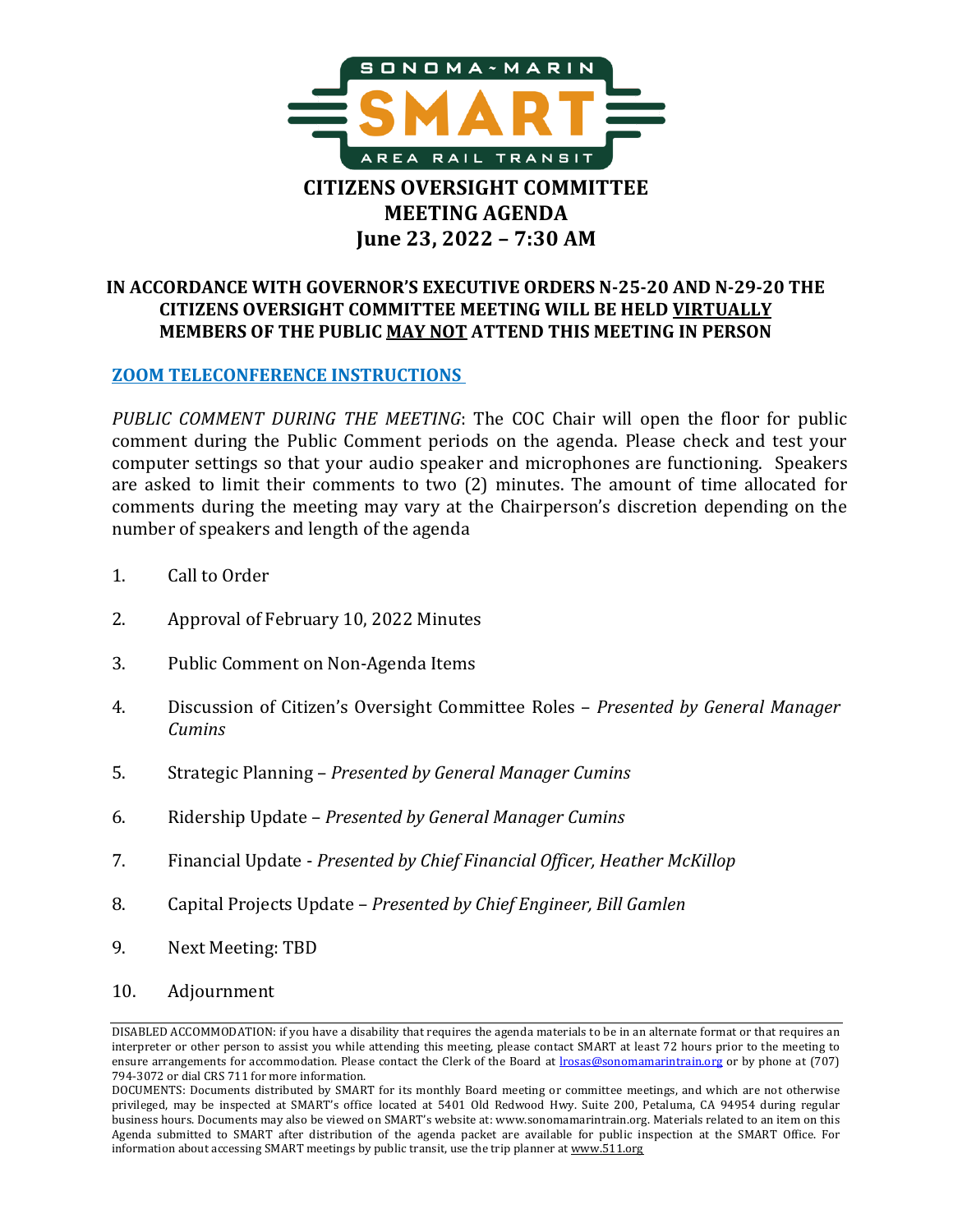

# **CITIZENS OVERSIGHT COMMITTEE MEETING MINUTES February 10, 2022 – 7:30 AM**

## **IN ACCORDANCE WITH GOVERNOR'S EXECUTIVE ORDERS N-25-20 AND N-29-20 THE CITIZENS OVERSIGHT COMMITTEE MEETING WILL BE HELD VIRTUALLY MEMBERS OF THE PUBLIC MAY NOT ATTEND THIS MEETING IN PERSON**

1. Call to Order

Chair Colombo called the meeting to order at 7:30AM. Committee members Steve Birdlebough, Dennis Harter, Steve Rabinowitsh, Tanya Narath were present; Julia Violich absent; Patricia Kendall, David Oster and Peter Breen joined later.

2. Approval of October 15, 2020 Minutes

**Motion:** Minutes approved as presented.

Mr. Oster joined at 7:35am

Ms. Kendall joined at 7:40am

3. General Manager Cumins Introduction and Planning for the Future

General Manager Cumins introduced himself. He said that prior to his career in the transit industry, he served 20 years in the United States Air Force. He was in the vehicle maintenance career 16 of 20 years; four of those years he was a Commander of an Air Force Leadership School. He retired from Air Force in 2011 and began his career in the transit industry. He was hired at the Utah Transit Authority as a Maintenance Manager and after 2 years was promoted to Regional General Manager and after 5 years was promoted to Chief Operating Officer which he served for 3 years prior to his acceptance of SMART's General Manager. He said he is excited to be here and looks forward to the future of SMART.

Mr. Breen joined at 7:45am

General Manager Cumins provided Planning for the Future PowerPoint presentation,which will be posted on SMART's website. Highlights include:

- Planning Model
	- o SWOT Analysis description Strength, Weakness, Opportunity and Treats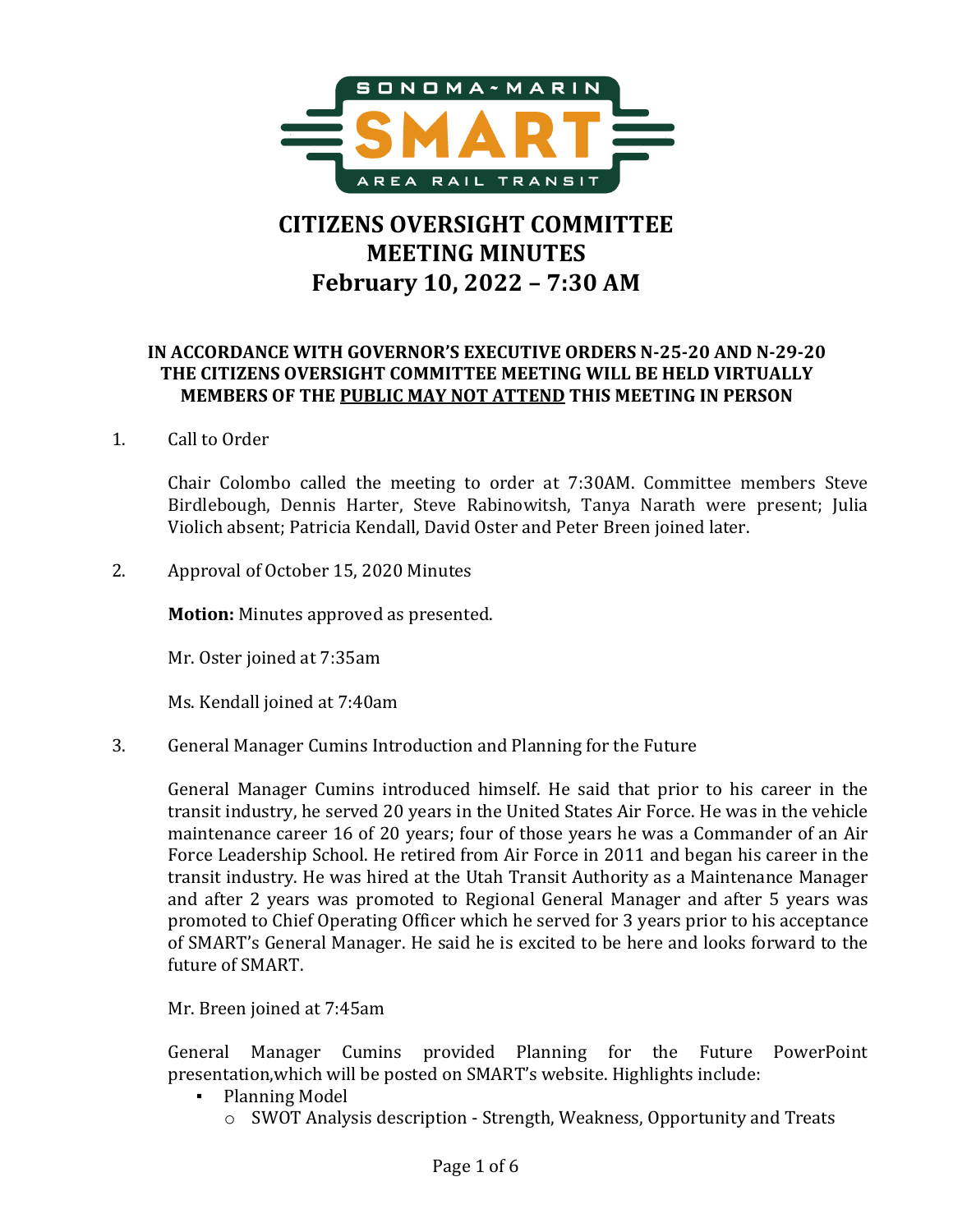- Alignment Pyramid
	- o Vision
	- o Mission
	- o Objectives
	- o Goals
	- o Strategy
- Strategic Objectives
	- o Customer/Public Expectations
	- o Equity
	- o Environment
	- o Quality
	- o Financial Responsibility
	- o Safety
- FAQ's most common question
- Prioritized Strategic Objectives
- Next Steps

#### Comments:

Chair Colombo asked General Manager Cumins "when you arrived what are the things that surprised you the most and what are the things that you were pleasantly surprised?" General Manager Cumins replied SMART employees are very dedicated, his initial concerns were the first and last mile connections, since he came from a multimodal system and at SMART it's a little fragmented.

Mr. Oster asked for an update of the Pathway litigations. General Manager Cumins responded that the litigation is still pending and and construction has stopped and staff is looking at strategies.

Mr. Rabinowitsh asked for elaboration on the term stopped construction. General Manager Cumins responded that the Pathway construction has stopped due to litigation.

Ms. Narath thanked General Manager Cumins for the presentation. She asked what are the thoughts on improving the public perceptions of SMART and the Community engagement. General Manager Cumins responded that SMART has to be very visible and continue to inform the public about the benefits of SMART.

Mr. Breen stated that the first and last mile is very critical, since SMART has two very difficult last mile segments in Santa Rosa and Larkspur. He asked is the COC members involved in the freight budget process. Chief Financial Officer McKillop responded that it is part of our overall budget and Measure Q funds will not be used.

Mr. Birdlebough stated that there are various ways SMART can be helpful with the extension to Suisun City due to the widening of Highway 37 project. General Manager Cumins responded that a lot of questions will be answered once staff completes the Strategic Planning procees.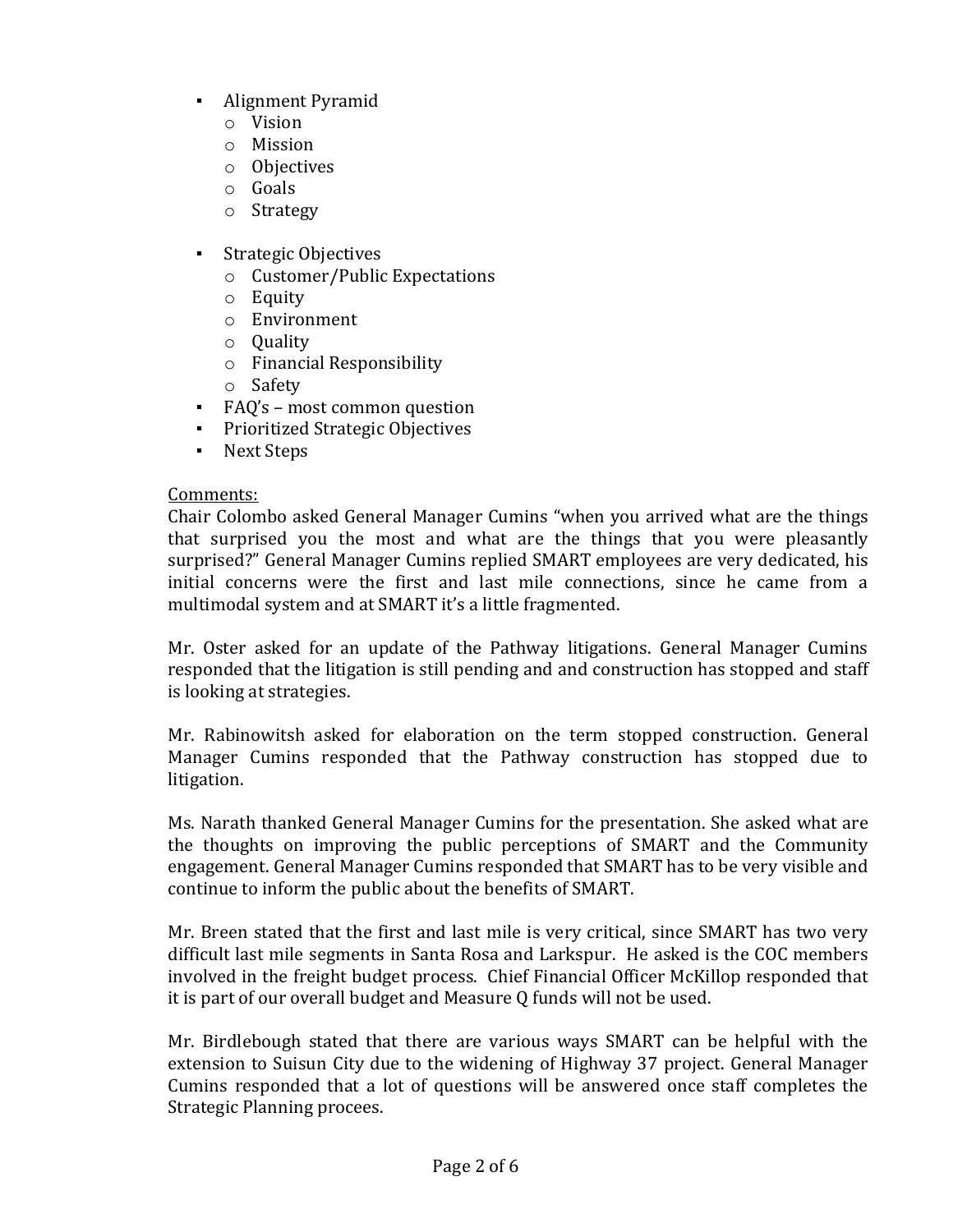Mr. Oster stated that Measure Q funds can not be used for the extension to Suisun City. Measure Q funds are for Cloverdale to Larkspur rail line. He asked what is SMART doing to get funds to go east. General Manager Cumins responded that there are a lot of issues that need to be addressed prior to a decision being made.

Mr. Harter asked, how do you respond to all those frequently asked questions. Once those questions are answered to some satisfaction is going to be hared to obtain public support for the next election. General Manager Cumins responded that having the answers to the questions and being able to respond will provide the opportunity to get public support.

Chair Colombo asked General Manager Cumins if he had any thoughts of the roles/responsibilities of the COC through the strategic planning process. General Manager Cumins responded that the COC can play a role with the community and SMART, however the scope is very limited of the body of this committee.

Mr. Breen stated former General Manager Mansourian tended to limit exclusivity to the COC to the review of the Strategic Plan, in his view it was minimal. He thinks that this group has been essentially not very useful to the overall operation and management of SMART. The utilization of the COC has not been maximized at all in the last 5 years.

Mr. Rabinowitsh stated that the committee has very dedicated members . He said that committee members can be more active to represent the community. He state that the roles/responsibilities of this committee are very specified. He looks forward to the discussion about how this committee can be an Advisory Committee to be able to talk and respond to questions and build political support for SMART.

4. Public Comment on Non-Agenda Items

Richard Brand complimented the COC on it's progress and suggested changing the word Oversight to Advisory and they can assist staff with outreach.

Duane Bellinger suggested that a group of members consist of people who live within the first and last mile to help with connectivity.

5. Financial Update – *Presented by Heather McKillop*

Chief Financial Officer, Heather McKillop introduced herself to the COC and her past work experience. She provided a Financial Update PowerPoint presentation which will be located on SMART's website. Highlights included:

Financial Staff

- Seven employees
- Functions

Financial Documents

- Capital Plan
- Short Range Transit Plan
- Annual Budget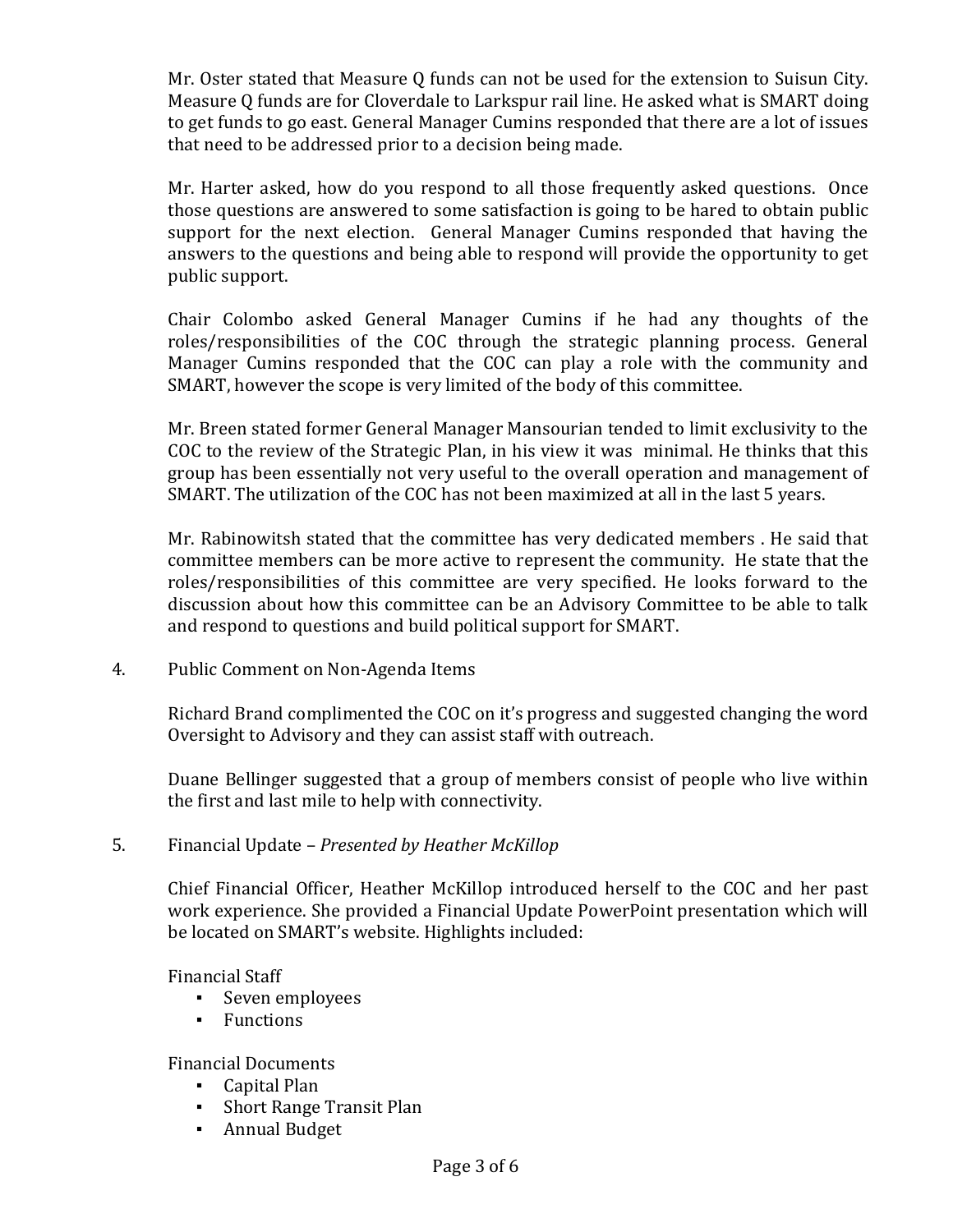- Strategic Plan
- Annual Report
- **Annual Comprehensive Financial Statement**

Funding – Allocation

- Fiscal Year Adopted Passenger Rail/Pathway Budget
- Fiscal Year Adopted Freight Budget

#### Comments

Mr. Birdlebough stated that separating the Passenger, Pathway and Freight budget can be tricky and asked how that is accomplished. Ms. McKillop responded that it is not difficult due to her past experience. She said that a separate fund account has been opened for freight and cost allocations codes have been incorporated for funding. Mr. Birdlebough stated freight is much heavier and it creates problems with the right-ofway maintenance and how is that accounted for? Ms. McKillop stated the amount of freight being driven compared to passenger rail trains is very miniscule to get a percentage.

Mr. Rabinowitsh asked if they will be receiving more information on "projections of the income and expenses of the organization". Ms. McKillop responed that the information is available on the Short Range Plan and Capital Plan which are both located on SMART's website.

Duane Bellinger suggested including the parking revenue by stations. Ms. McKillop responded that the parking revenues are presented to the Board monthly.

Chair Colombo asked how many parking stations currently charge for parking? Mr. Gamlen responded there are currently five SMART parking lots that have paid parking.

#### 6. Ridership Update – *Presented by Eddy Cumins*

General Manager Cumins provided a brief Ridership Report presentation which will be located on SMART's website. Highlights included:

- SMART Fiscal Year 2020 to 2022 Monthly Ridership
- SMART Pre-COVID vs. 2021 Average Weekday Ridership
- SMART 12-month Average Weekday Ridership Average (Feb 2021 Jan 2022)
- Origin/Destination Comparison (Post-COVID)
- SMART Ridership by day of the week (Previous 4 weeks)

# 7. Pathway Update - *Presented by Bill Gamlen*

Chief Engineer, Bill Gamlen provided a brief Pathway Report. He stated that in Spring 2021, the Board had agreed to fund the last segments of the pathway to get them through design and permitting and ready for construction. There are a total of 12 segments that the Board approved for funding for design and permitting. We currently have four pathway segments that are fully funded; three are in Sonoma County and one is in Marin County. Construction is pending to start this Summer or Fall, we are obtaining the permits as long as the litigation allows us to we will push through.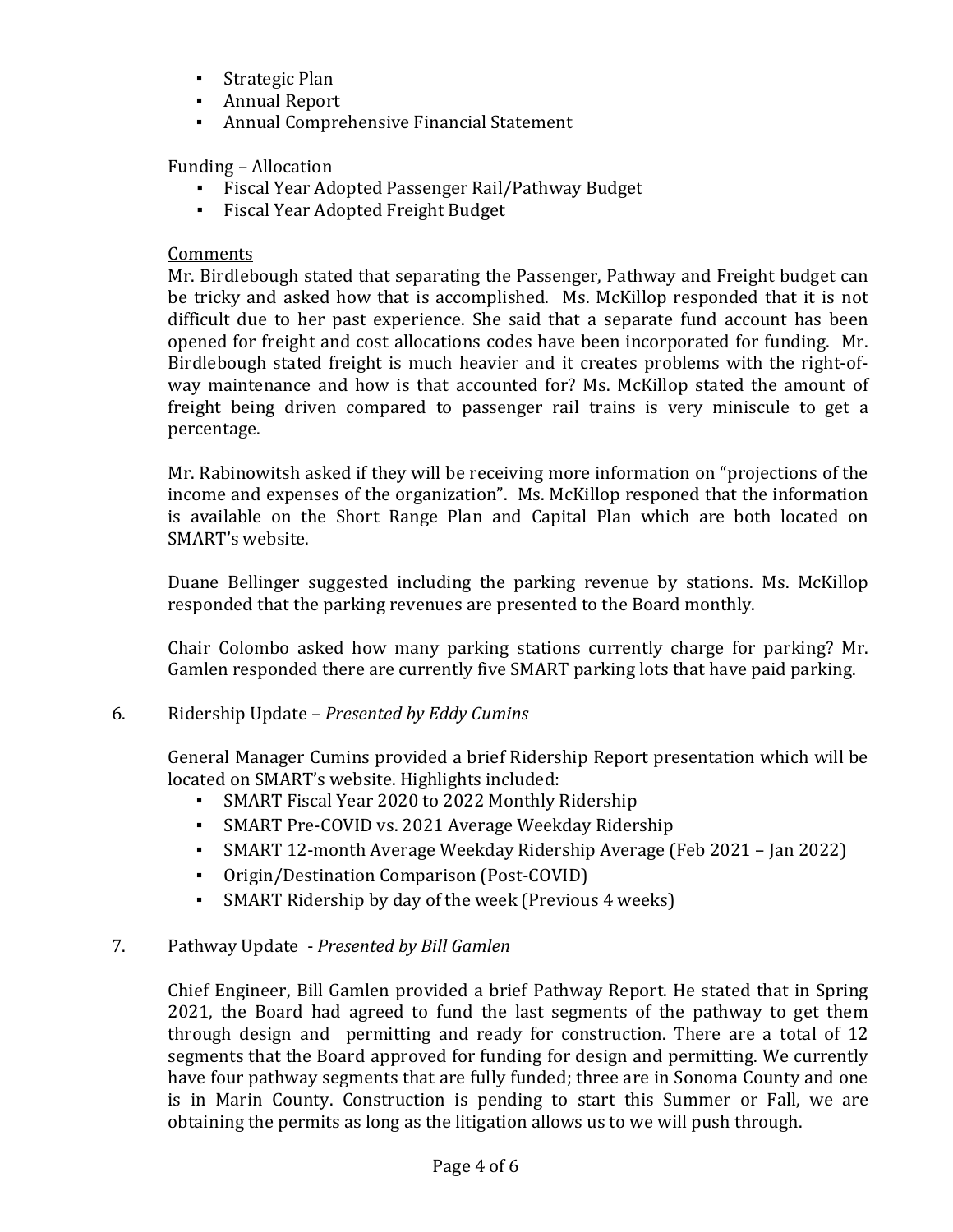Chair Colombo asked what are those segments? Mr. Gamlen responded that the segments are as follows; 1)McInnis Parkway to Smith Ranch Road in San Rafael; 2) Lakeville to Payran in Petaluma; 3)South Point Boulevard in Petaluma to Main Street in Penngrove; and 4) Golf Course Drive in Rohnert Park to Bellevue Avenue in Santa Rosa.

## 8. Capital Projects Update - *Presented by Bill Gamlen*

Chief Engineer, Bill Gamlen provided an update on Capital Projects. He said that the Windsor Extension project is on hold. We currently have two contracts: 1) for the systems and train control; and 2) the civil and and track components.

He said that for the Windsor Extension project, staff procured a lot of key materials. The environmental permitting work is complete and its ready to start construction once funding is available through grants.

He said that the Federal Railroad Administration requires SMART to perform annual bridge inspections and to provide a Bridge Management Plan.

There is on-going environmental mitigation at the MiraMonte property. The property has constant maintenance and hopes to receive approval from all the agencies. Other mitigation work includes planning in San Rafael that was required for the Larkspur Extension project.

#### Comment:

Mr. Rabinowitsh asked about the lawsuit on Regional Measure 3 and is SMART in a position to obtain infrastrucure funds from a newly past infrastructure bill. Mr. Gamlen responded that Regional Measure 3 lawsuit is taking some time to move forward. SMART is positioned in order to receive infrastructure funds. Grants Manager, Joanne Parker is excellent at her job and is constantly monitoring grant opportunities for different funding sources.

Chair Colombo stated maybe that the Board make it a priority to to make sure we define our role of the COC so that they could be doing more. Personally a little frustrated with the lack of clarity from the Board about the role of the COC.

Mr. Birdlebough stated that he thinks the COC's strongest role is with the staff, that what they accomplish with the COC is through the staff because the Board has no time or interest in the matters. He suggested the COC Chair and the Board chair meet after every meeting to make a clear line of communication. The need for the staff to report to the citizens group has value.

Chair Colombo stated his experience at Board meetings he was invited to and his interaction with the Board. Better communication and better definition of the COC role.

Mr. Breen acknowledged the staff for recognizing the COC membership in the recent annual report; It's the first time since we started that the COC has been acknowledged by the agency in a public manner.